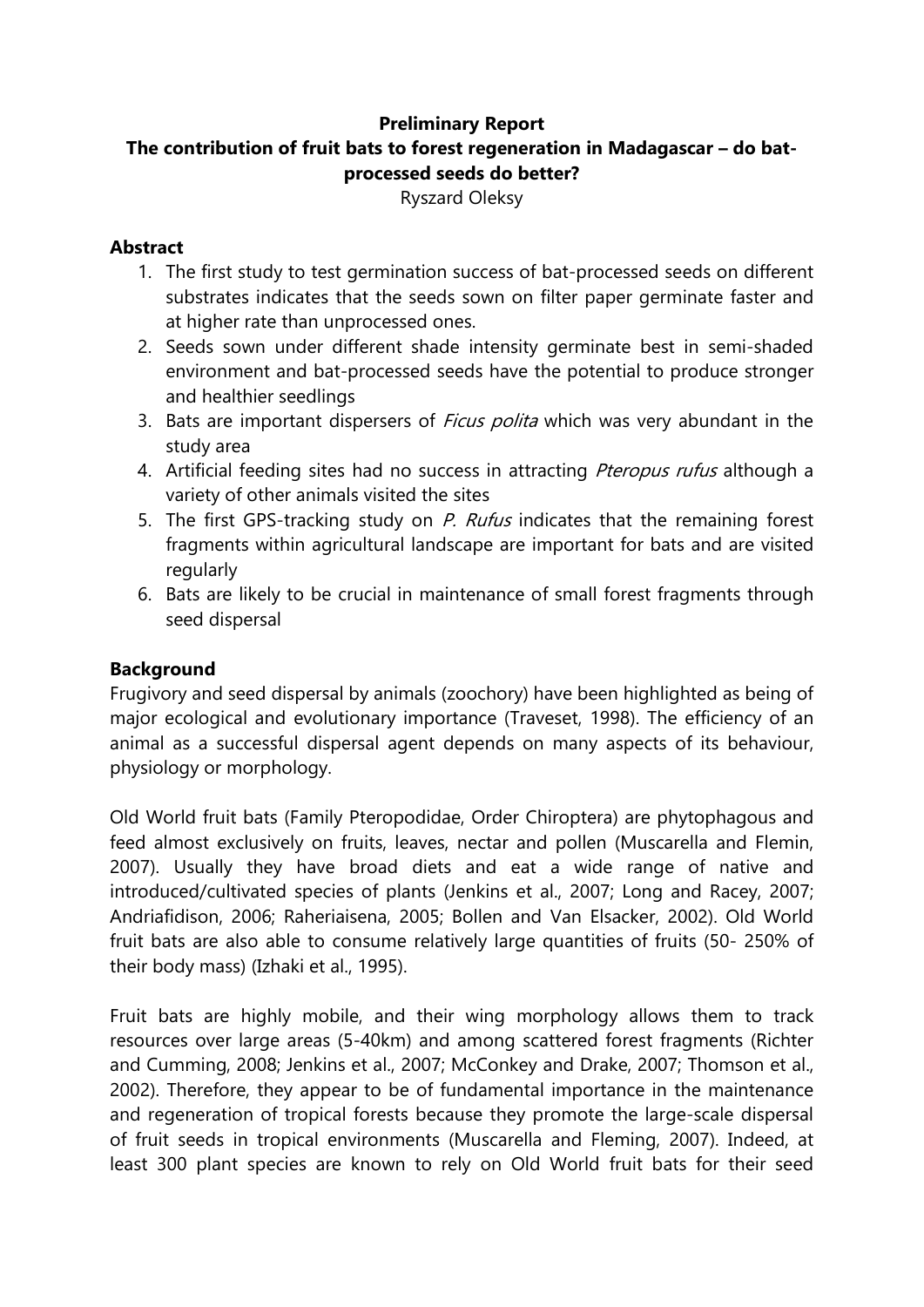dispersal as well as pollination (Sato et al, 2008; Muscarella and Fleming, 2007; Lobova et al., 2003; Shilton et al., 1999). However, there are some controversies remaining about the effectiveness of seed germination after the passage through the bats' guts (Sato et al., 2008).

#### **Introduction**

The study was conducted to clarify the role of Madagascar's largest fruit bat Pteropus rufus in the regeneration of tropical forest. It was the first study to test the germination success of bat processed seeds in a variety of conditions, from a filter paper and different types of soil to the influence of different shade intensities. It was also the first attempt to use GPS tags on *Pteropus rufus* and map their movements across highly fragmented landscape.

So far 110 plant species have been identified in the diet of P. rufus in Madagascar, including 59 (i.e. 55%) endemic species (Long and Racey, 2007; Bollen and Van Elsacker, 2002). This suggests that  $P.$  rufus has a very diverse diet, which has enabled it to adapt to areas with vastly differing vegetation types, e.g. dry deciduous forest in the south (Long and Racey, 2007), littoral forest on the coast (Bollen and Donati, 2006; Bollen and Van Elsacker, 2002) and lowland rain forest in the north-east (MacKinnon et al., 2003).

The capacity of an animal to ingest different seed sizes is limited by the dimensions of its alimentary tract, particularly the diameter of its oesophagus. Bollen and Van Elsacker (2002) reported a maximum seed size of 10 mm in P. rufus diets. Relatively little is known about these endemic Malagasy mammals. Although some previous studies aimed to determine the feeding behaviour and seed dispersal ability of Malagasy bats, not much is known about the effectiveness of this behaviour (e.g. Jenkins et al., 2007; Long and Racey, 2007; Andriafidisonn et al., 2006; Goodman et al., 2005).

#### **Aims and Objectives**

- To germinate bat processed seeds (faecal and spat-out seeds) in a variety of progressively more natural conditions.
- To investigate the ability of bats to disperse seeds.
- To attract bats to places they are not likely to visit by constructing artificial feeding sites.
- To conduct a GPS-tagging study to map movements of foraging bats across fragmented landscapes.

#### **Study site**

The study took place between  $27<sup>th</sup>$  July and  $27<sup>th</sup>$  October 2011 in the Mandena conservation zone, situated near Taolagnaro (Fort Dauphin), Anosy Region, Madagascar, (24° 57' 0" S, 46° 59' 0" E). Mandena is now part of Madagascar's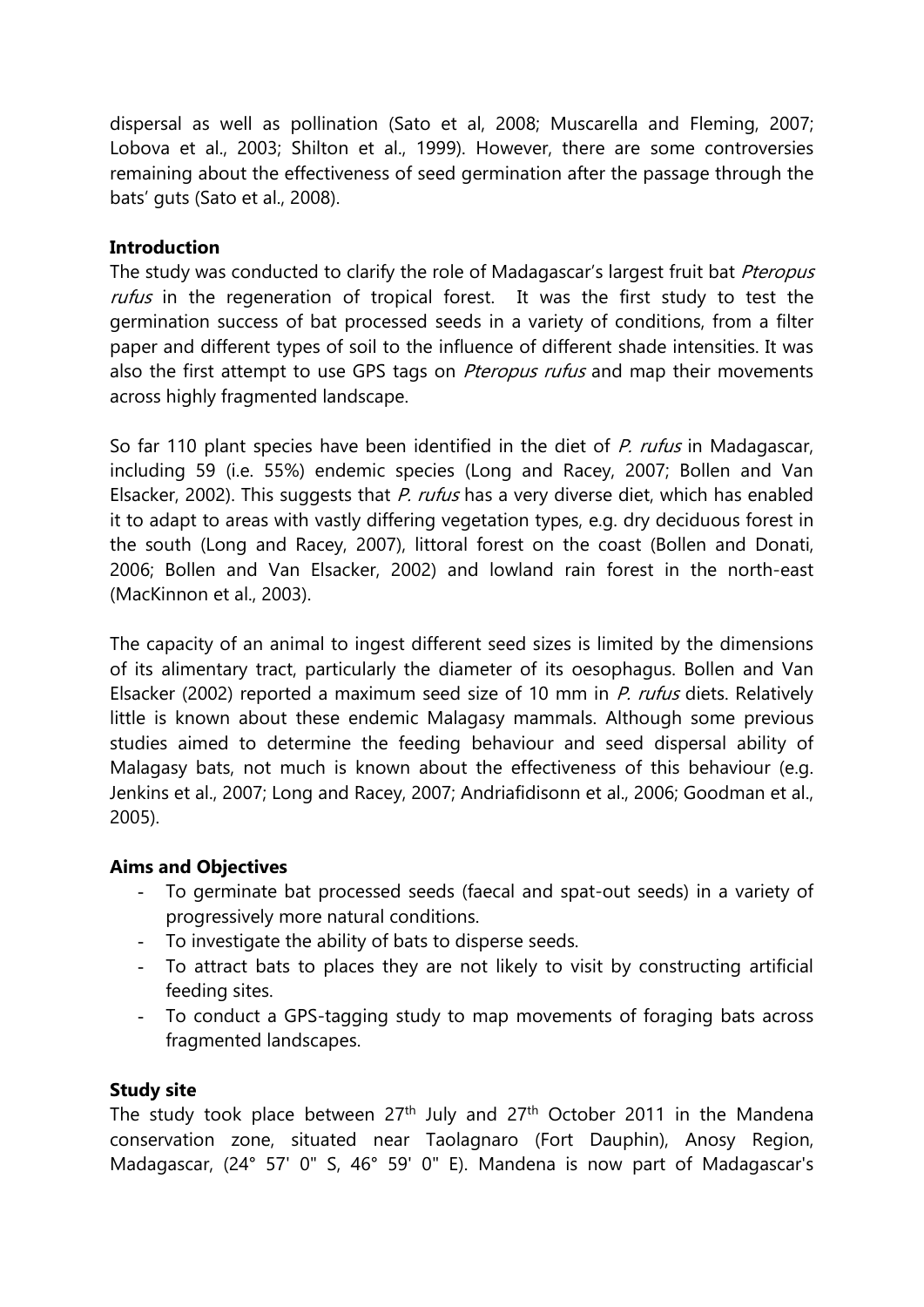national network of protected areas (SAPM) and is managed by QIT Madagascar Minerals (QMM) which established a long-lasting project on forest restoration in the mining area.

## **Materials and methods**

### Seed collection

Between 2<sup>nd</sup> and 23<sup>rd</sup> August 2011 seeds (faecal, spat-out and from ripe fruits) were collected from the roost site in Amborabao (24º 49' 086'' S; 47º 01' 87'' E) as well as surrounding feeding trees. Three semi-permeable plastic sheets (3x5m; 3x5m and 3x10m) were placed in the roost forest under the trees which were most often occupied by bats. The seeds were collected daily, dried in a dark place and kept in paper envelops to prevent any initial germination. Additionally, a roost in Ivolo (24º 55' 47'' S; 46º 55' 22'' E) was visited where local people agreed to collect seeds throughout August. The seeds were taken from locals at the beginning of September. Seeds were also collected from at least five feeding trees around Mandena along with fresh fruits.



All the collected seeds were identified as *Ficus polita* (order Rosales, family Moraceae) (Fig.1.)

Fig.1. Ficus polita. Left: the aerial roots of F. polita growing on the host tree. Top right: ripe fruit with seeds. Bottom right: fruits attached to branches.

Ficus polita is a common species found in lowland rainforest and gallery forest of Africa and Madagascar, up to 1200m altitude. It is a strangler tree and it usually starts germination between brunches of other trees. In Madagascar it is pollinated by the fig wasp Courtella bekiliensis (Order: Hymenoptera; Family: Agaonida). Ficus species are thought to be the key stone species in many rainforest habitats as they provide fruits asynchronously, throughout the year (Corlett and Primack, 2011).

# Germination experiments

Between 10<sup>th</sup> September and 26<sup>th</sup> October 2011 two experiments were conducted to investigate germination success of bat-processed seeds in comparison to unprocessed seeds.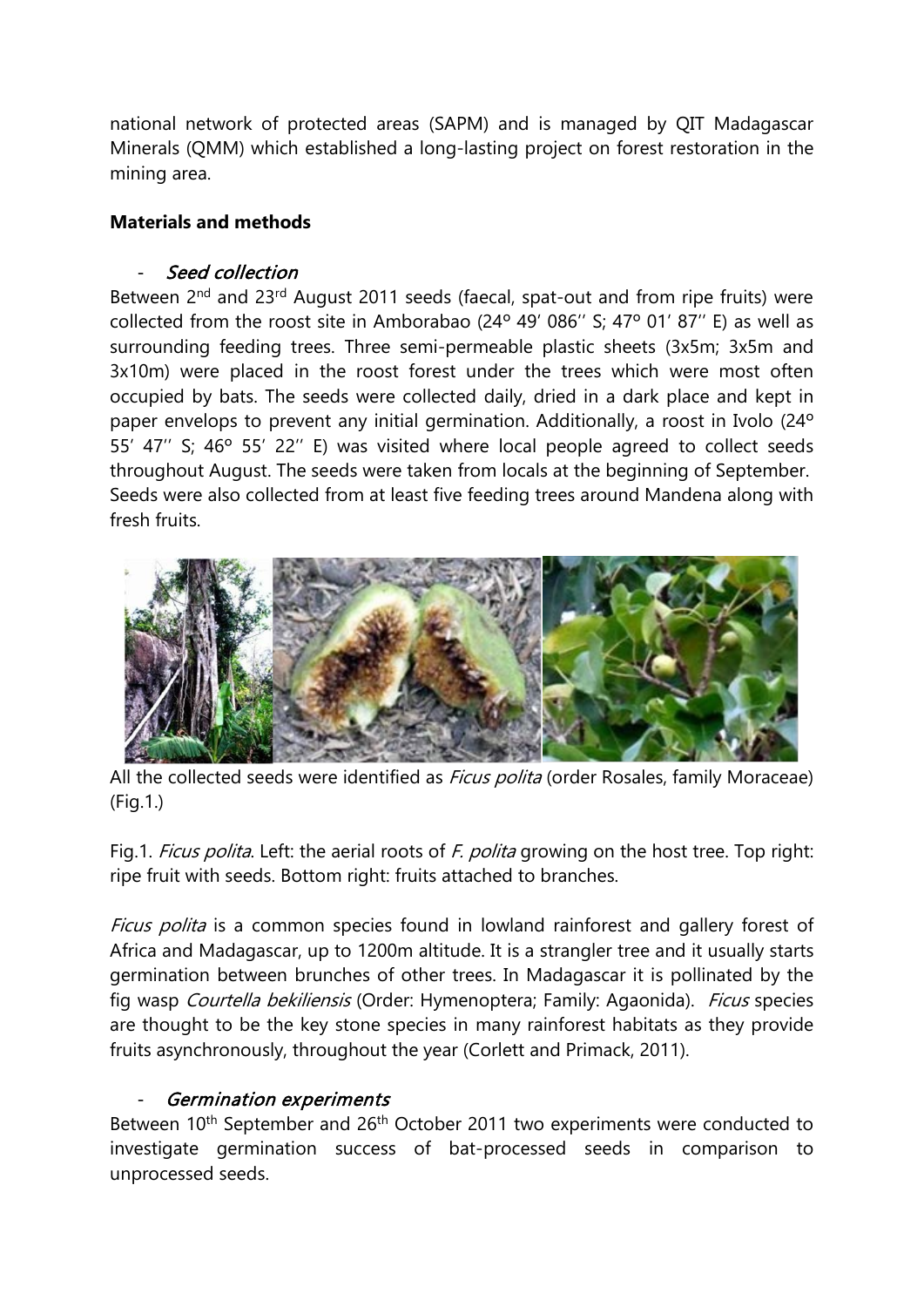#### 1. Different substrate experiment

The seeds (faecal, spat-out and unprocessed) were divided into two groups (sterilized in 10% ethanol solution and unsterilized) and sown on filter paper (100mm) moistened with 3 ml of water in Petri dishes (91mm) and on 15g of sterilized and unsterilized soil (littoral, clay and ferralitic) which was also moistened (Fig.2.). Each Petri dish was sealed with clear Vaseline and contained 20 seeds. Each treatment was replicated 15 times. In total 630 Petri dishes were placed on an outside table in the Mandena tree nursery (W150cm, H100cm, L400cm) with a roof made from plastic mesh to protect seeds from direct sun and overheating (Fig.2.). The seeds were randomly chosen randomly from the collected pool of seeds. Seeds were rejected only when they were obviously damaged. The seeds were checked first after 5 days and then they were checked continuously every second day.



Fig.2. Different substrate experiment. Left: Petri dishes placed on the outside table in Mandena nursery. Right: three types of soil used: from top left- ferralitic, littoral and clay.

The seeds were coded as follow: F- seeds from faecal samples, P- seeds from spat-out pellets, N- natural seeds; and Fs, Ps and Ns denotes that similar samples were sterilized in 10% ethanol solution. The treatments were coded using following numbers: 1- filter paper, 2- sterilized littoral soil, 3- sterilized ferralitic soil, 4- sterilized clay soil, 5- unsterilized littoral soil, 6- unsterilized ferralitic soil, 7- unsterilized clay soil. Thus e.g. Fs1 represents sterilized seeds from bat faecal samples sown on filter paper.

#### 2. Shade experiment

Unsterilized seeds (faecal, spat-out and unprocessed) were sown in unsterilized littoral soil in plastic bags (10x15cm; 20 seeds in each) (Fig.3.) and placed in direct sun, semi-shade on the edge of the forest and shade inside a thick forest. Each treatment was replicated 15 times. The seeds were watered twice a day: in the morning and in the evening and checked first after 5 days and then every second day.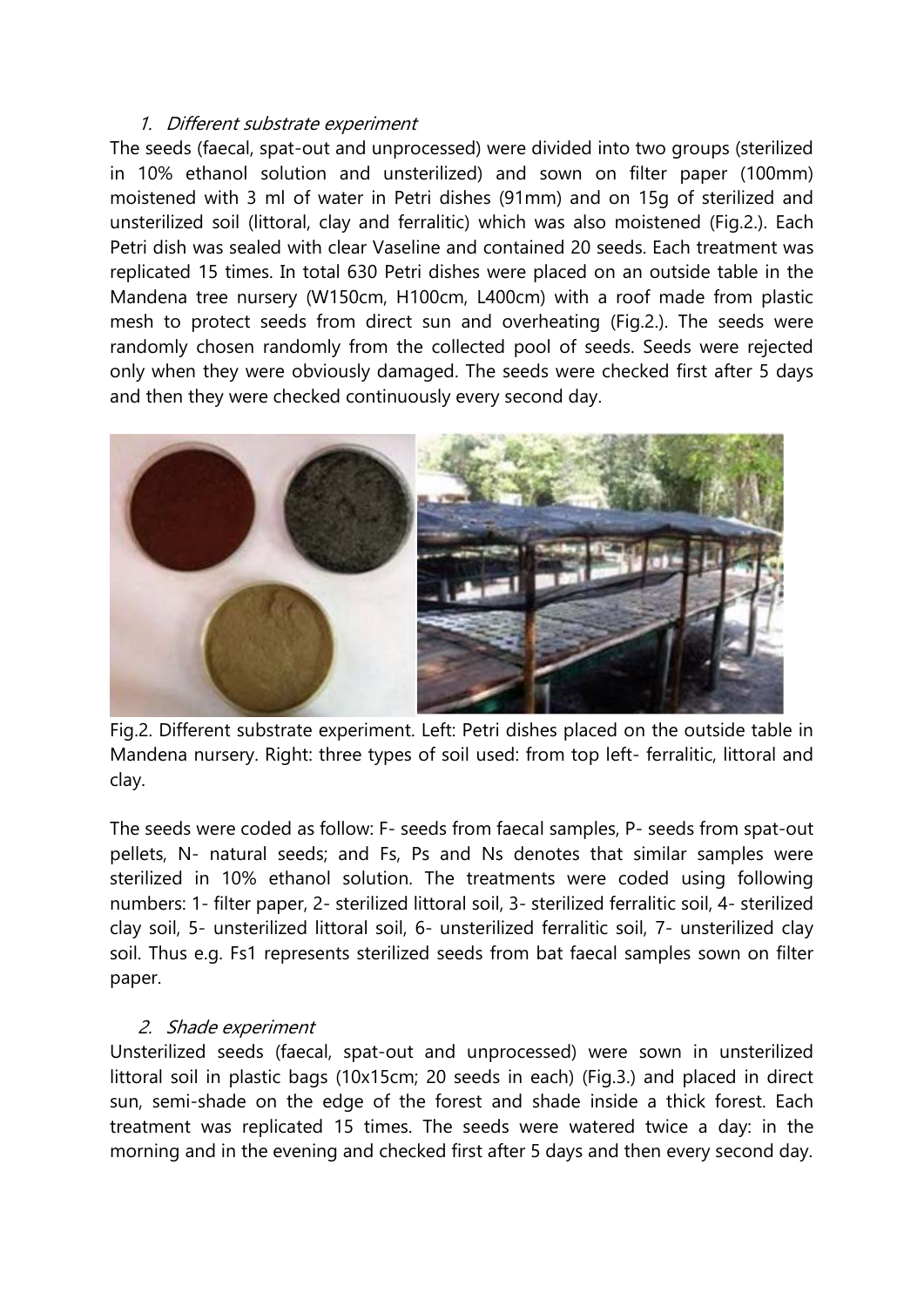Treatments were coded as follow: s- sun, ss- semi-shade and sh- shade. Thus, e.g. ssFaecal refers to seeds taken from bat faeces and sown in semi-shade conditions.



Fig.3. Seeds from faecal samples sown in plastic bags in shaded conditions.

#### Seed dispersal

To observe bats' ability to disperse seeds, semi- permeable plastic sheeting (3x5m) was placed under a feeding tree of bats in Ananadrano village (24º 56' 075'' S; 46º 59' 33" E) and monitored daily between 24<sup>th</sup> August and 30<sup>th</sup> August 2011 from 19.00h until 23.00h which coincides with peak activity of *P.rufus* (Andriafidison et al., 2006). The following morning the site was visited to count number of faecal droppings and spat-out pellets on the plastic sheeting.

# Artificial feeding sites

The feeding sites were constructed from 4m long Corymbia citriodora trunks (order Myrtales, family Myrtaceae) which were bought from a local plantation. Two trunks were placed 3m apart with a black polyester material (3m x 60cm) stretched between. The fruits were put onto the material and also rubbed all over it to intensify the scent. Semi-permeable sheeting (3x3m) was placed on the ground to see dispersed seeds (Fig.4.). Five sites were constructed around the Mandena forest, in openings which seemed to be unattractive to bats due to a lack of any fruiting trees in the vicinity. Between 26<sup>th</sup> September and 26<sup>th</sup> October, the sites were monitored every evening from 19.00h until 23.00h. Fresh fruits were added every second evening. Because the study was conducted in the dry season the only available fruits were bananas, dried tamarind (Tamarindus indica), custard apple (Annona cherimola) and sugar apple (Annona squamosal). Some fresh fruits of F. polita where used as well.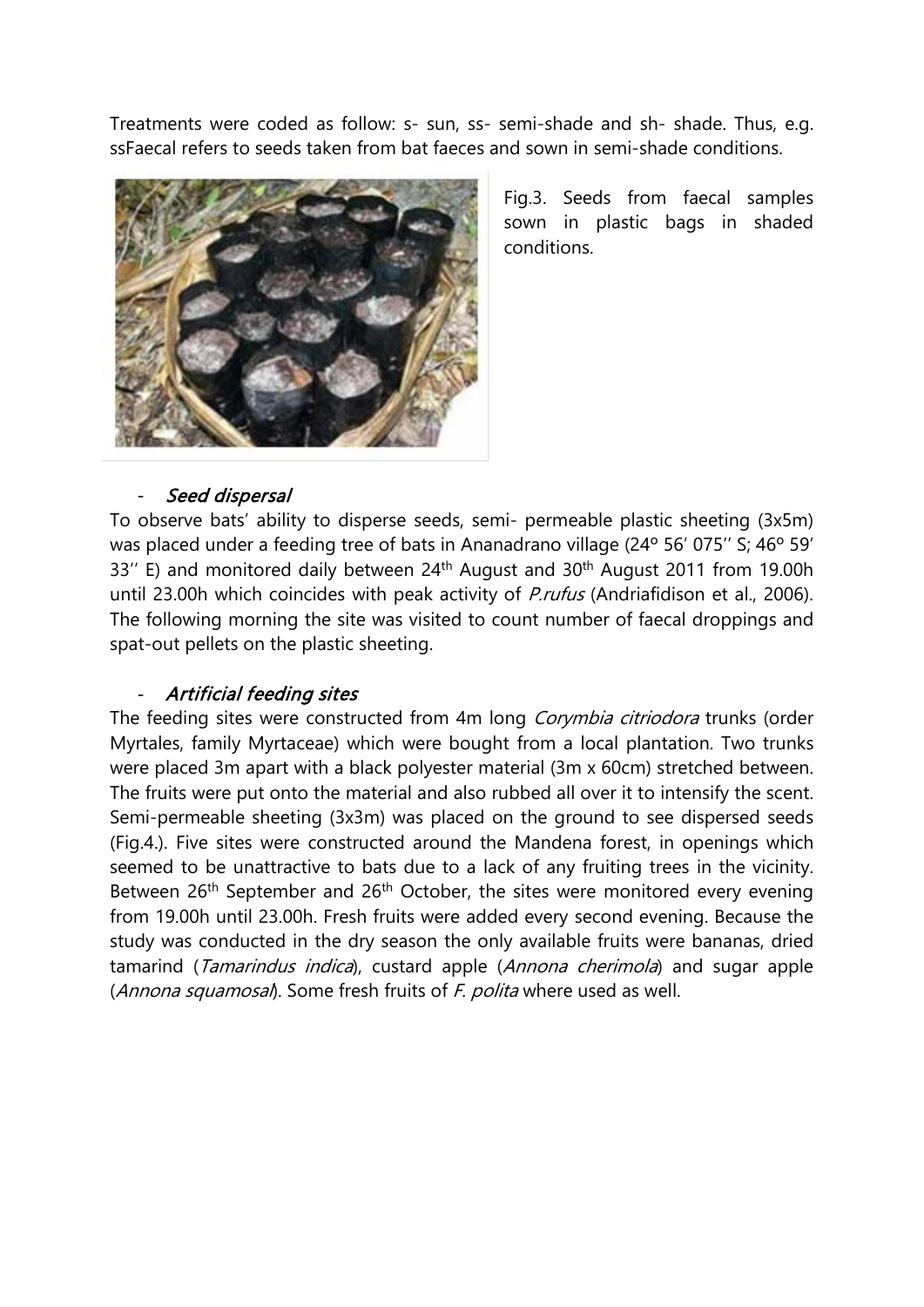Fig.4. Artificial feeding site.



#### - GPS tagging study

Between 20<sup>th</sup> September and 14<sup>th</sup> October 2011, four bats were caught in a handmade fishing net (6mx4m) in the roosting forest at Amborabao. Each bat was weighed and measured and a collar with GPS and RF tag (MicroTraX TSTX GPS Tag, Code: 070602) was attached (Fig.5.). The attachment weight 30g which account for around 4% of the body mass of a bat. The GPS tag recorded fixes every 30 minutes from 18.00h to 06.00h with three fixes during a day. Every morning attempts were made to locate the bat using a RF receiver and GPS data were downloaded remotely using a Bluetooth system. The collar was designed to drop off eventually, due to bat's movements and grooming behaviour.



Fig.5. Left: GPS and RF tag on a collar. Right: collar attached to P. rufus.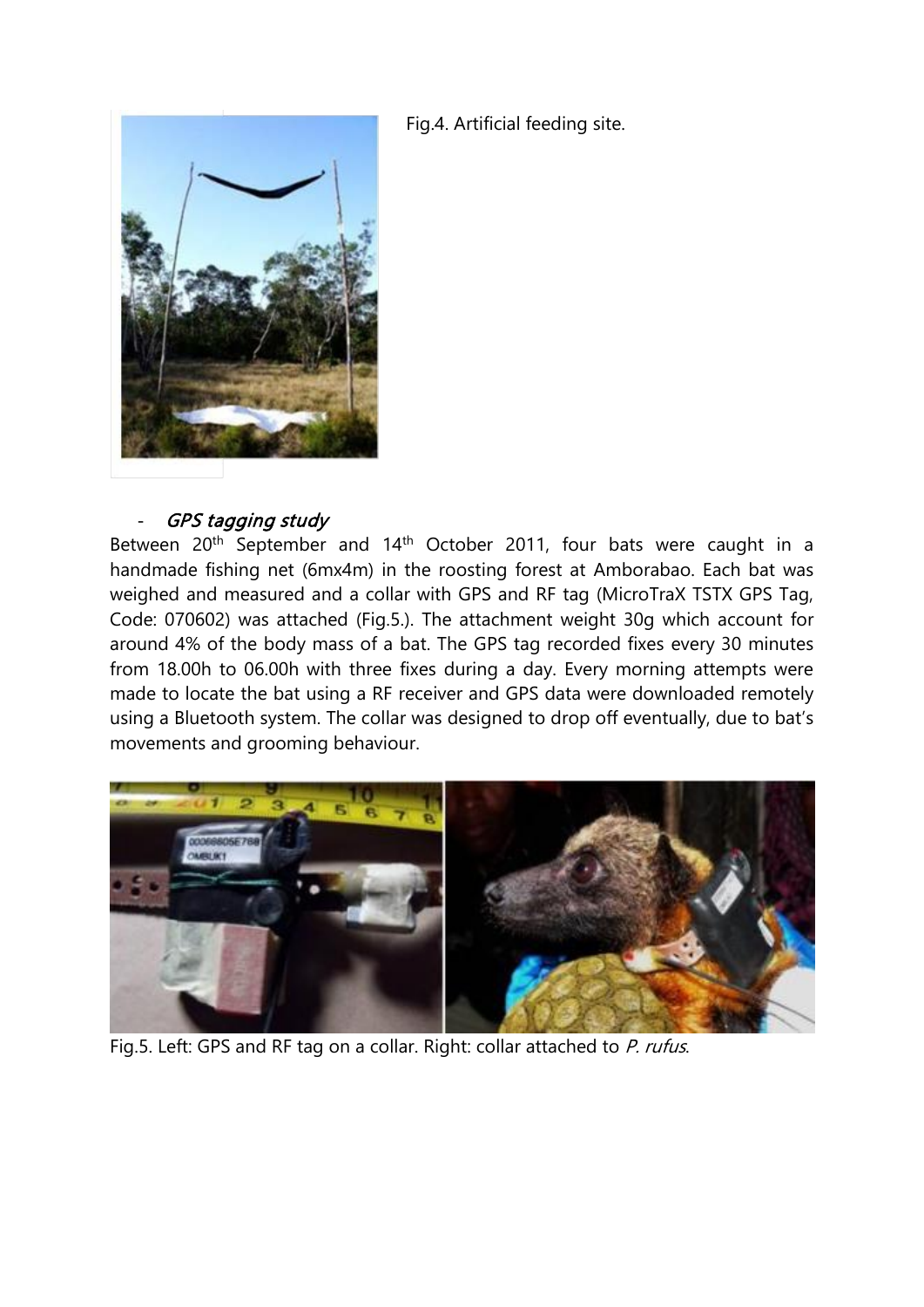## **Analysis**

The data were analysed using Microsoft Excel 2011 and MiniTab 15. To check if the data were normally distributed, the Anderson- Darling test for normality was used. The Mann-Whitney test was used to establish if there were any significant differences between the medians.

The median number of germinated seeds was calculated for each treatment and converted into the percentage germination among all treatments. Also, the median time for the first seed to germinate was calculated for each treatment.

These are preliminary analysis and all the data will be analysed in more details in the final report.

## **Results**

#### Germination experiments:

Different substrate experiment



Fig.6. Median number of germinated seeds between treatments. The bars represent 95% CI for the mean. Seed codes: Fs- bat-processed sterilized seeds; F- batprocessed unsterilized seeds; Ns- unprocessed sterilized seeds; N- unprocessed unsterilized seeds; Ps- spat-out sterilized seeds; P- spat-out unsterilized seeds. Substrate codes: 1- filter paper; 2- sterilized littoral soil; 3- sterilized ferralitic soil; 4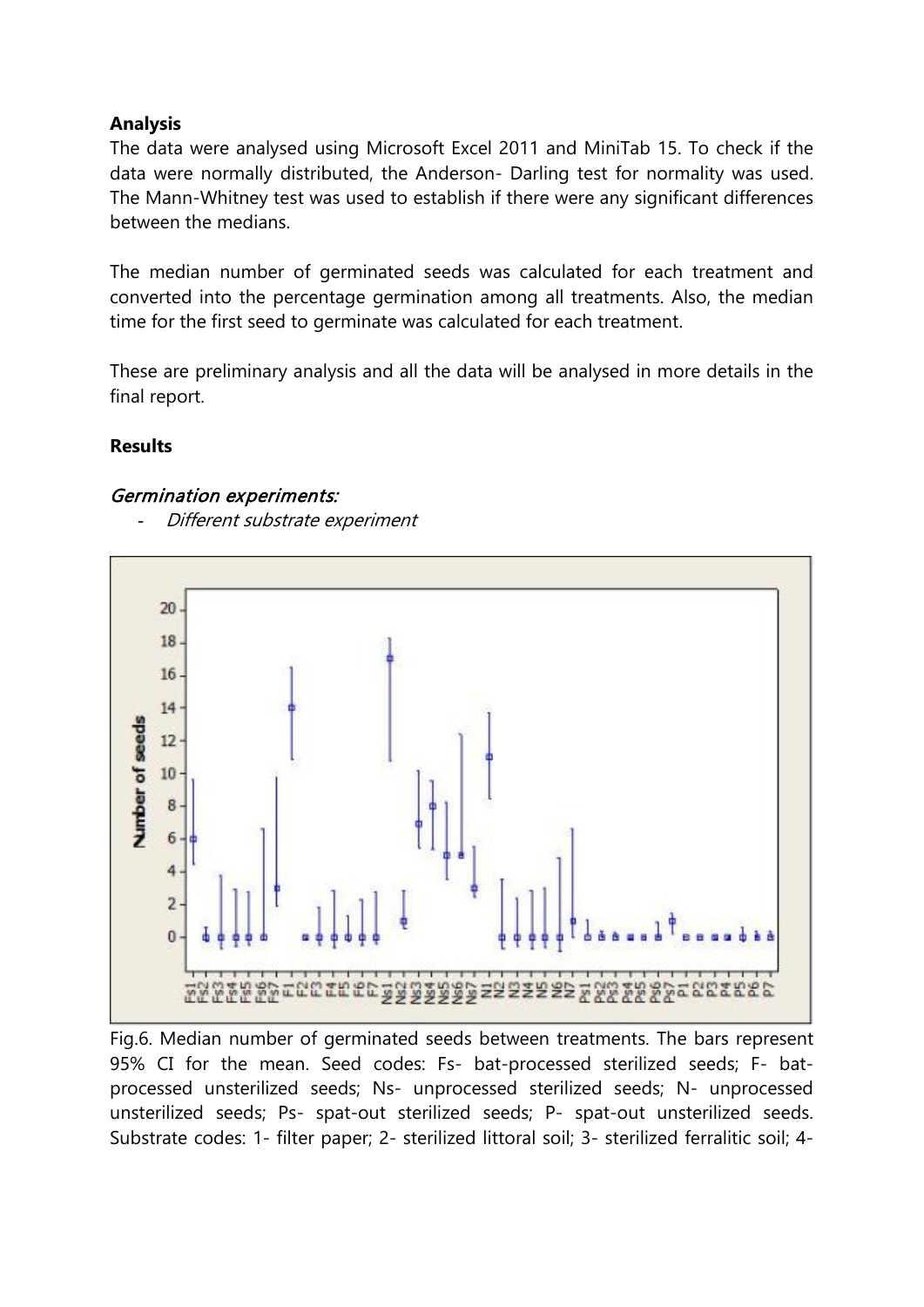sterilized clay soil; 5- unsterilized littoral soil; 6- unsterilized ferralitic soil; 7 unsterilized clay soil.

Median number of germinated seeds (Fig.6.) varies between treatments. The highest number of germinated seeds was recorded in Ns1 treatment (17), followed by F1 (14) and N1 (11). The remaining treatments had germination rates lower than 50% (Tab.1.). Those treatments which scored median germination number of 0 were rejected from further analysis.

Table.1. Germination rate (%) taken from the median number of germinated seeds in each treatment.

| Treatment             | $Ns1$   F1 |    | N <sub>1</sub> |    | $Ns4$   Ns3 | F <sub>c1</sub> | Ns5   Ns6   Fs7 | N <sub>5</sub> | N7 | Ns∠ |  |
|-----------------------|------------|----|----------------|----|-------------|-----------------|-----------------|----------------|----|-----|--|
| <b>Germination 85</b> |            | 70 |                | 40 |             | 30              |                 |                |    | ـ   |  |
| <b>Rate (%)</b>       |            |    |                |    |             |                 |                 |                |    |     |  |

Time for start of germination was also different among each group (Fig.7.). The quickest seeds to germinate were F1, Ns1 and N1  $(7<sup>th</sup>$  day after sowing) with N7-'natural seeds sown on clay soil' and Ps7- 'sterilized spat-out seeds sown on clay soil' being the latest  $(27<sup>th</sup>$  and  $29<sup>th</sup>$  day respectively).



Fig.7. Median start of germination across the treatments. The bars represent standard error.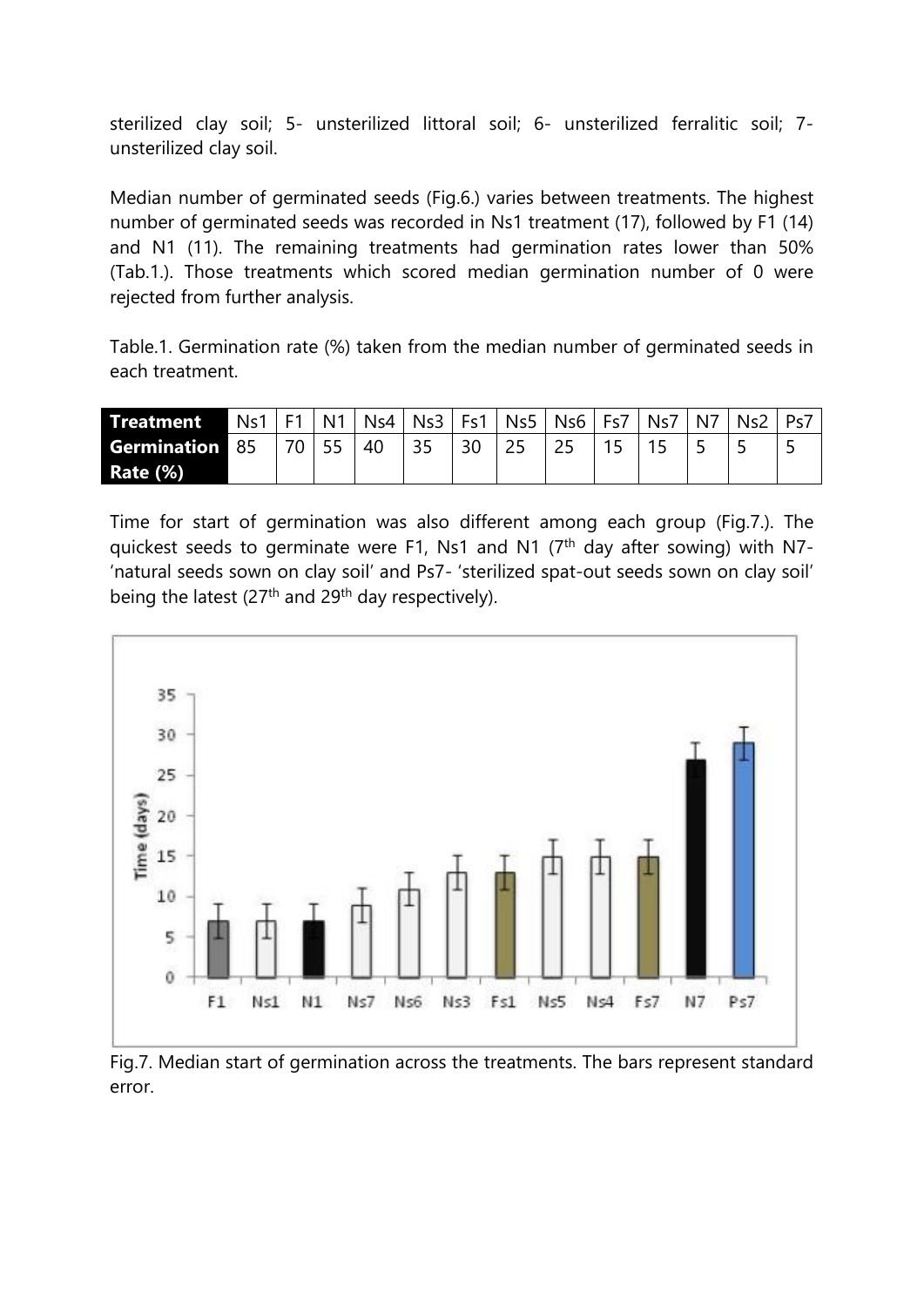

Fig.8. Germination rate (take from the median) of seeds as a proportion of germinated seeds at given day after sowing. The bars represent standard error.

Median germination rate (Fig.8.) of seeds in Ns1 was significantly different from F1 (Mann-Whitney test,  $p=0.0054$ ; W=264) and N1 ( $p=0.0058$ ; W= 263.5). No statistically significant difference was found between F1 and N1 (p=0.0596; W=244.5). However, in terms of median number of germinated seeds (Fig.6.), F1 was significantly different from N1 (p=0.0012; W= 580.5).



Fig.9. Median start of germination across the treatments. The bars represent standard error.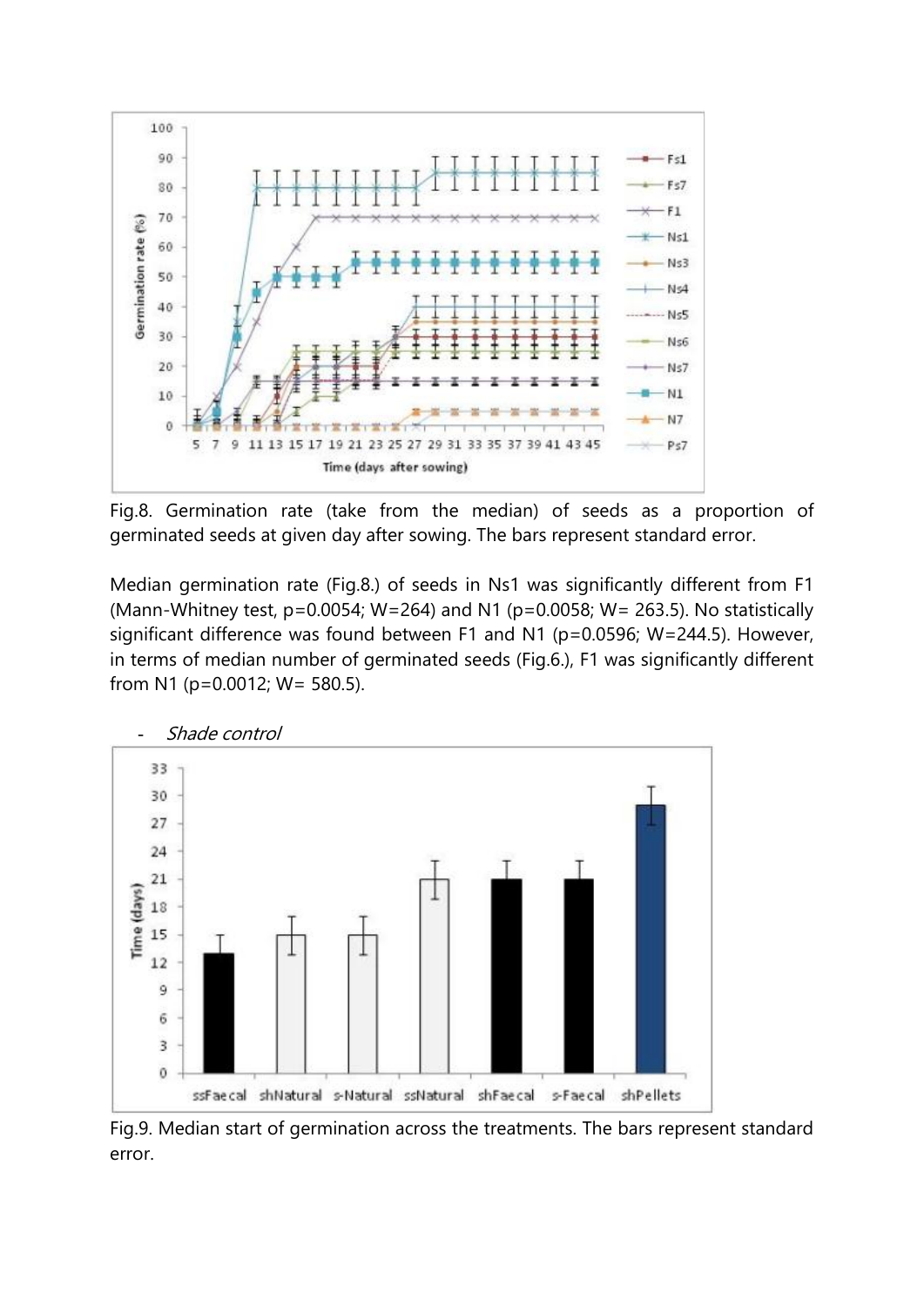The seeds in ssFaecal germinated on a 13th day of the experiment (Fig.9.) followed by shNatural (15<sup>th</sup> day). The longest to germinate were shPellets seeds (29<sup>th</sup> day) with no success in sPellets and ssPellets.



Fig.10.Median number of germinated seeds. The bars represent 95% CI for the mean. Treatment codes: s- sun; ss- semi-shade; sh- shade.

The median number of germinated seeds (Fig.10.) for ssFaecal was the highest among all treatments and significantly different from sFaecal and shNatural (Mann-Whitney test, p=0.0019; W= 477.5 and p= 0.0126; W= 456.5 respectively). Statistical difference was also apparent when comparing median germination rate (Fig.11.) of ssFaecal to shNatural and sFaecal (Mann-Whitney test,  $p= 0.0072$ ; W= 418.5 and  $p=$ 0.0019; W= 477.5 respectively).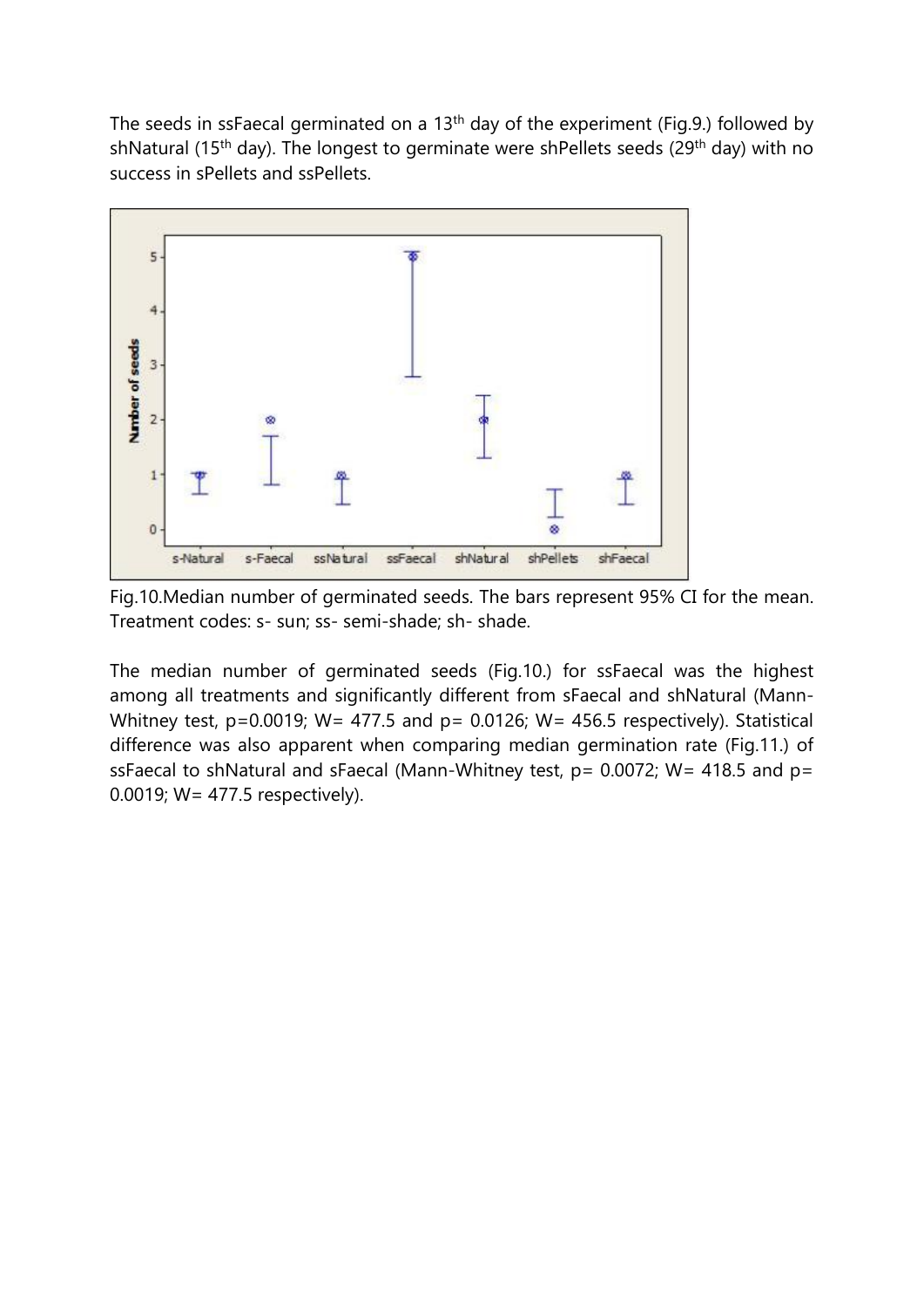

Fig.11. Germination rate (taken from the median) of seeds as a proportion of germinated seeds at given day after sowing. The bars represent standard errors.

## Seed dispersal

Observations on bats' dispersal abilities showed that as many as over 220 droppings can be found on 3x5m plastic sheeting placed under a feeding tree after one night. Apart from droppings, hundreds of spat-out pellets can be found around a single tree. On a single night as many as 400 pellets could be found on 3x5m sheet. The bats dispersed seeds in the form of fruits, pellets and faecal samples as far as 50m beyond the trunk of the tree they fed on. As many as 60 bats have been seen between 19.00h and 23.00h feeding on a single tree.

In the roost forest of Amborabao, the bats' droppings are very abundant on the vegetation. As local people pass through the forest daily, the bats move along forest edges and disperse seeds all over the trees.

#### Artificial feeding sites

Table.2. Summary of animal activity around feeding sites as a number of visits in each site, percentage among visitors in each site and among all the sites. Scientific names are listed in the Appendix.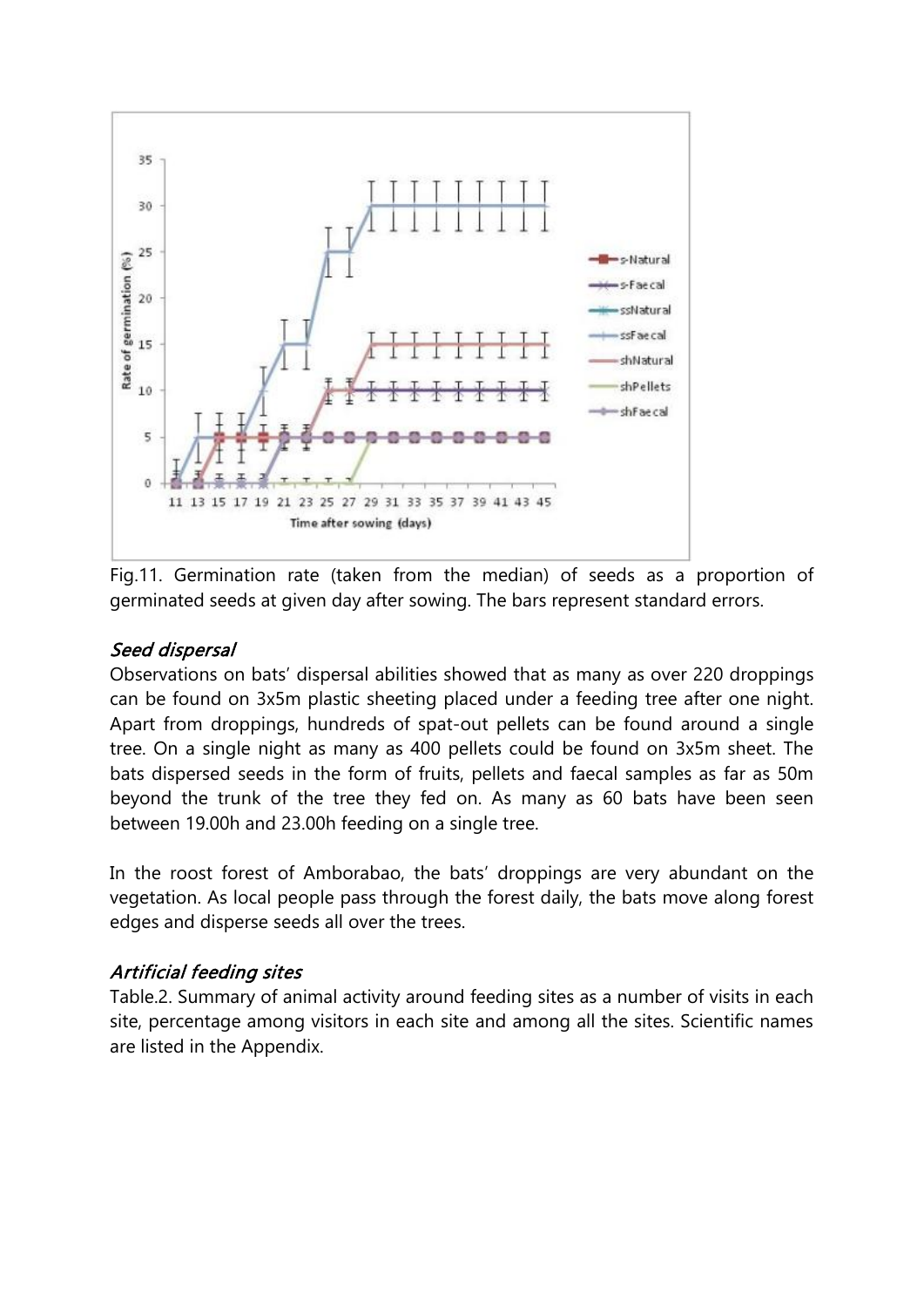| No. of visits in each site |              |       |              |                |       | <b>Total</b>   | Per cent in each site | Per   |       |       |       |       |
|----------------------------|--------------|-------|--------------|----------------|-------|----------------|-----------------------|-------|-------|-------|-------|-------|
| <b>Animal</b>              |              |       |              |                |       | no.            |                       |       |       |       |       | cent  |
|                            |              |       |              |                |       | of             |                       |       |       |       |       | among |
|                            | Site1        | Site2 | Site3        | Site4          | Site5 | visits         | Site1                 | Site2 | Site3 | Site4 | Site5 | all   |
| Owl                        | 23           | 27    | 11           | 23             | 22    | 106            | 32.86                 | 32.14 | 18.97 | 29.87 | 30.99 | 29.44 |
| Insectivorous bat          | 20           | 25    | 15           | 14             | 19    | 93             | 28.57                 | 29.76 | 25.86 | 18.18 | 26.76 | 25.83 |
| Brush warbler              | 9            | 11    | 8            | 22             | 21    | 71             | 12.86                 | 13.10 | 13.79 | 28.57 | 29.58 | 19.72 |
| Falcon                     | 10           | 5     | 8            | 14             | 6     | 43             | 14.29                 | 5.95  | 13.79 | 18.18 | 8.45  | 11.94 |
| Madagascar                 |              |       |              |                |       |                |                       |       |       |       |       |       |
| Nightjar                   | $\mathbf{1}$ | 14    | 6            |                | 3     | 24             | 1.43                  | 16.67 | 10.34 | 0.00  | 4.23  | 6.67  |
| Gray<br>mouse              |              |       |              |                |       |                |                       |       |       |       |       |       |
| lemur                      | $\mathbf{1}$ |       | 3            |                |       | $\overline{4}$ | 1.43                  | 0.00  | 5.17  | 0.00  | 0.00  | 1.11  |
| tailed<br>Long             |              |       |              |                |       |                |                       |       |       |       |       |       |
| cormorant                  |              |       |              | $\overline{4}$ |       | $\overline{4}$ | 0.00                  | 0.00  | 0.00  | 5.19  | 0.00  | 1.11  |
| Collared nightjar          | 3            |       |              |                |       | 3              | 4.29                  | 0.00  | 0.00  | 0.00  | 0.00  | 0.84  |
| Straw-coloured             |              |       |              |                |       |                |                       |       |       |       |       |       |
| flying fox                 |              | 1     | 2            |                |       | $\overline{3}$ | 0.00                  | 1.19  | 3.45  | 0.00  | 0.00  | 0.83  |
| birds<br>Unknown           |              |       |              |                |       |                |                       |       |       |       |       |       |
| (Sagoaky<br>and            |              |       |              |                |       |                |                       |       |       |       |       |       |
| Trangalovaky)              | $\mathbf{1}$ | 1     |              |                |       | $\overline{2}$ | 1.43                  | 1.19  | 0.00  | 0.00  | 0.00  | 0.56  |
| Greater<br>dwarf           |              |       |              |                |       |                |                       |       |       |       |       |       |
| lemur                      | $\mathbf{1}$ |       |              |                |       | 1              | 1.43                  | 0.00  | 0.00  | 0.00  | 0.00  | 0.28  |
| Ring-tailed                |              |       |              |                |       |                |                       |       |       |       |       |       |
| mongoose                   | 1            |       |              |                |       | 1              | 1.43                  | 0.00  | 0.00  | 0.00  | 0.00  | 0.28  |
| Crested coua               |              |       | 1            |                |       | 1              | 0.00                  | 0.00  | 1.72  | 0.00  | 0.00  | 0.28  |
| Rat                        |              |       | 1            |                |       | 1              | 0.00                  | 0.00  | 1.72  | 0.00  | 0.00  | 0.28  |
| Cuckoo                     |              |       | $\mathbf{1}$ |                |       | $\mathbf{1}$   | 0.00                  | 0.00  | 1.72  | 0.00  | 0.00  | 0.28  |
| Read-billed teal           |              |       | 1            |                |       | 1              | 0.00                  | 0.00  | 1.72  | 0.00  | 0.00  | 0.28  |
| Lemur                      |              |       | $\mathbf{1}$ |                |       | 1              | 0.00                  | 0.00  | 1.72  | 0.00  | 0.00  | 0.28  |

During 31 days of monitoring the feeding sites, an owl scored the highest percentage of visits among all animals (29.44%; Tab.2.) followed by insectivorous bats (25.83%) and brush warbler (19.72%). The straw- coloured flying fox (*Eidolon dupreanum*) was seen six times (0.83%). No *Pteropus rufus* was seen around the sites, although it was known that the species visits Mandena forest.

No dispersed seeds were seen around artificial feeding sites.

# GPS study

From four collared bats data were obtained from one for a period of 11 nights (Fig.12.). The collar fell off a second bat just after the first night while it was feeding on a fig tree (*F. polita*) most likely due to a wrong attachment, and two bats went missing just after the tags were attached to them. No RF signal was found around the roost and in places where bats were known to visit.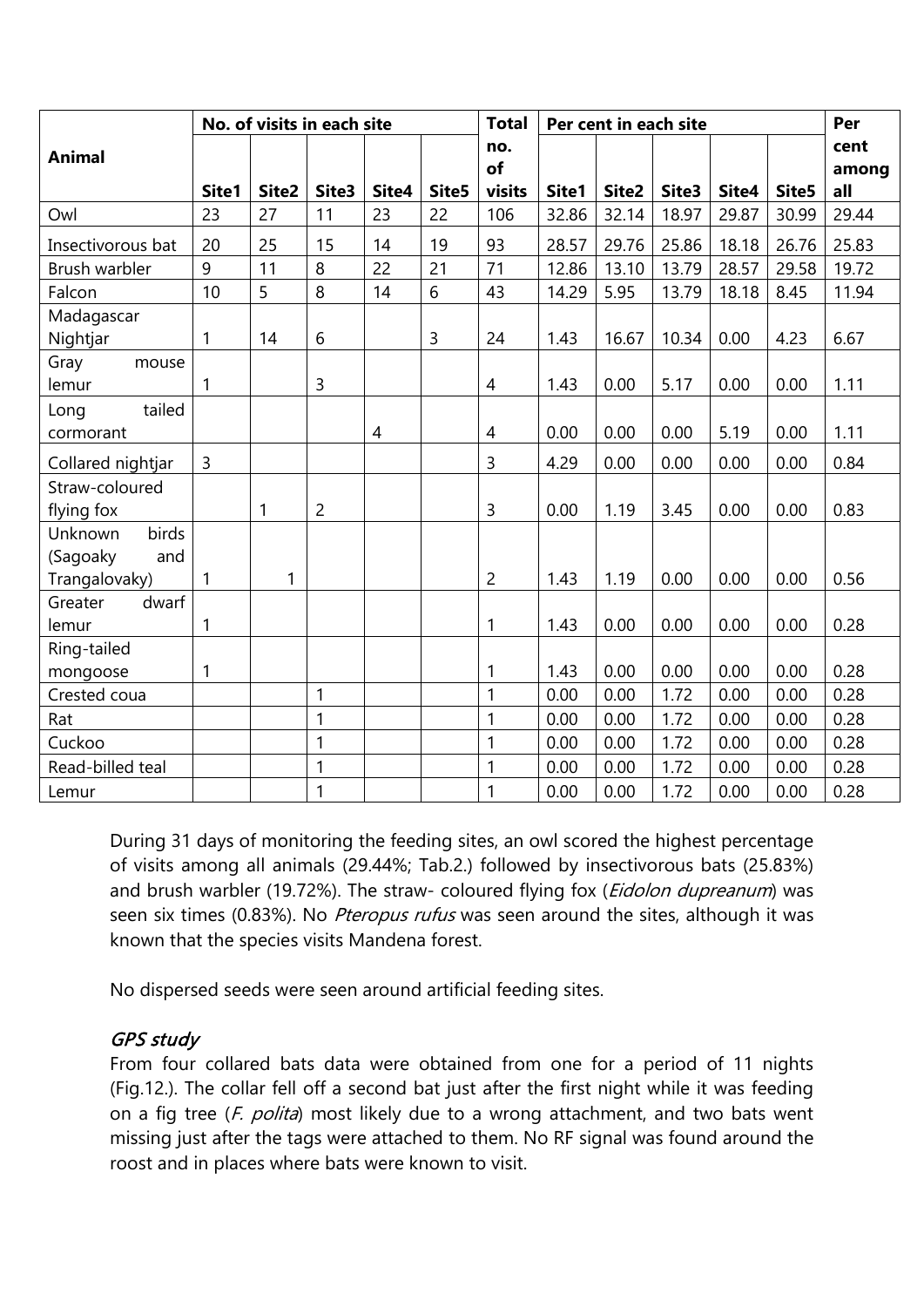However, the downloaded data from one bat shows that the bat was feeding exclusively around the roost in a radius of ca. 2km. Small forest fragments across the agricultural were visited nightly, often the bat roost in the fragments, away from the colony. Due to the high density of fig trees (over 50 within 2km radius from the roost) food seems to be easily accessible to the bats during the dry season. They were also seen to feed on kapok trees (Ceiba pentandra) which were still in flower at the beginning of August, as well as coffee trees abundant in the area and in bloom during August. From mid-November the site is rich in mango and lychee fruits which are included in the bat diet.



Fig.12. Bat movements across small forest patches. Partial data from the trial GPStracking study collected in September 2011. The bat's positions are plotted every 30 min intervals over a period of three days. The individual trees visited by bat can be resolved in the satellite image of the landscape

#### **Discussion**

# Germination of bat processed seeds

The germination rate of seeds in all of the experiments varied greatly and seeds sown on filter paper had the best success. This may be due to a fact that  $F$ . polita is a strangler tree which usually starts to grow on a trunk of other trees (Arbonnier, 2004). Thus, seeds sown in the soil may show lower success.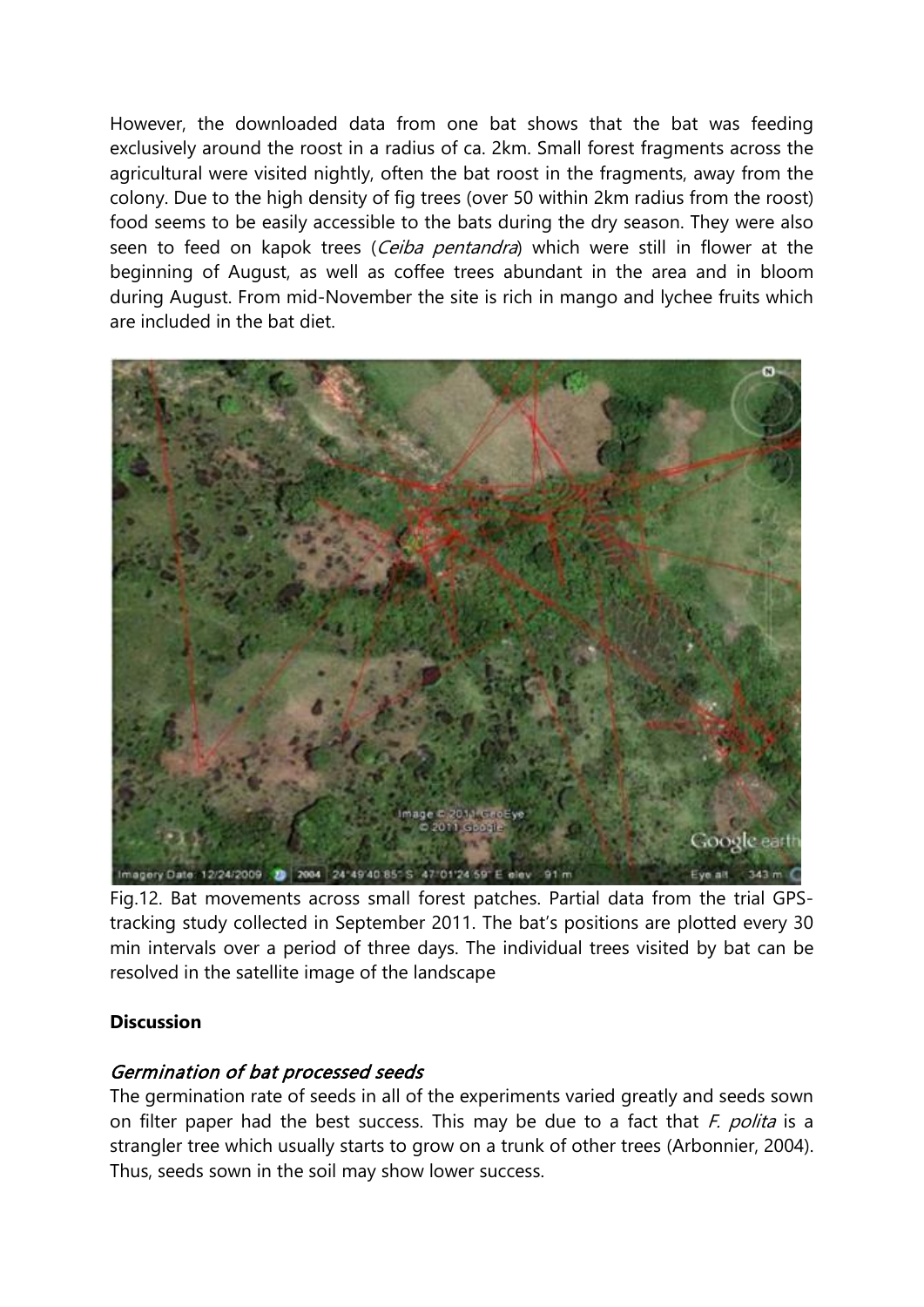The experiment using different substrates showed that natural, alcohol-washed seeds did best on the filter paper and among all the treatments, with relatively high germination success (85%) and these were also among the first to start germination. Additionally, they were the only seeds which showed germination across all the soil treatments. However, when sterilised seeds were excluded from analysis because they were the only ones manipulated through alcohol washing, seeds extracted from faecal samples did germinate batter in terms of seed number than natural ones. Although, the germination rate of faecal seeds was not statistically different from that of natural seeds (p>0.05), the number of germinated seeds among faecal samples was significantly higher than in natural seeds (p=0.0012). Greater success of seeds from faeces has been confirmed by the shade control experiment where faecal seeds did significantly better that natural seeds in terms of germination rate ( $p=0.0072$ ) as well as the number of germinated seeds (p=0.013).

Higher success of bat-processed seeds has been previously suggested by Picot et al., (2007) where *Ficus* seeds processed by *Eidolon dupreanum* germinate better than unprocessed seeds. They achieved germination rate of 20% for *F. brachyclada* and 40% for *F. pyrifolia* while no seeds germinated form ripe fruits. Also, Entwistle and Corp (1997) recorded that the germination of *F. lutea* and *F. natalensis* seeds was higher after ingestion by Pteropus voeltzkowi compared with that of intact seeds. However, both studies had relatively small sample size and their germination experiments were just an addition to the study of bats' diet.

The shade control experiment also shown that the seeds grow best in semi-shade conditions which again may be due to a fact  $F$ . polita initiate germination between branches of other trees which is likely to be a more shaded environment. On the other hand, natural seeds did best in a strongly shaded environment, still with much lower success when compared to faecal seeds germinated in semi-shade.

Although, the number of germinated seeds was rather low in the shade control study when compared to experiment done in Petri dishes, this experiment took into account factors such as predation and atmospheric changes as the seeds were sown outside with no protection. Therefore, the seedlings were exposed to heavy rains and humidity fluctuations and were exposed to many invertebrates which feed on seeds and seedlings, where in Petri dishes they had a stable environment. This result show that bat-processed seeds do much better in a natural environment than unprocessed seeds. The strength of the seedling was not compared among the treatments, but it appeared that seeds extracted from bat faeces grow quicker and looked healthier. It would be essential to investigate those factors quantitatively in the future.

Seeds extracted from spat-out pellets had the lowest success. In most of the cases no germination or very low germination rates were evident. The spat-out seeds are mostly those already killed by fig wasp larvae which as a result lose their gelatinous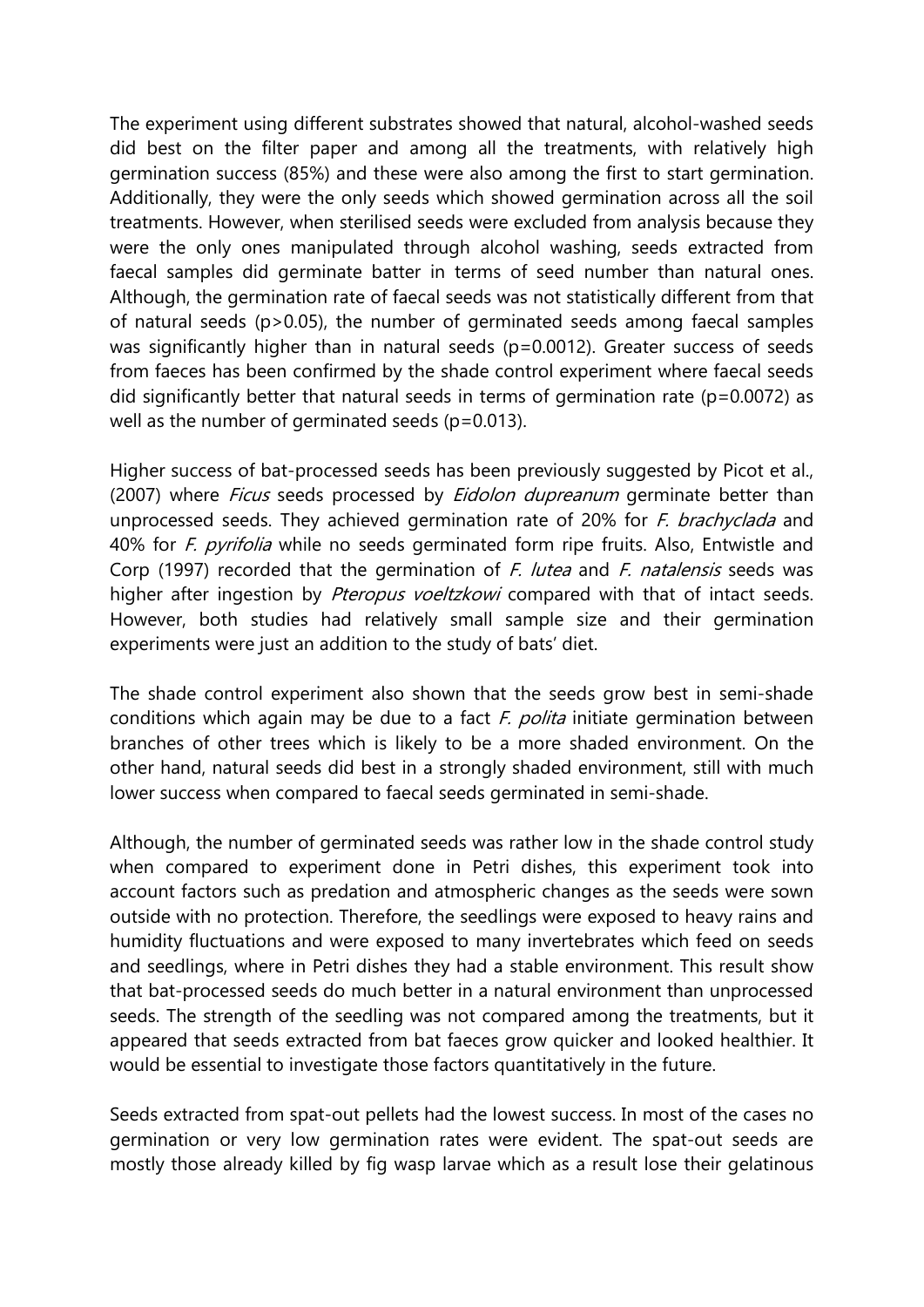coating which normally aids the passage of the seeds down the oesophagus of the bat along with the fruit juices. This makes it difficult for swallowing and bats reject the seeds along with the fibre and dump the pulp in the form of spat-out pellets (Utzurrum and Heideman, 1991). Similar findings were reported by Picot et al. (2007) who achieved no germination from spat-out seeds.

# Seed dispersal

Observations on seed dispersal showed that bats can be very effective dispersal agents. They feed frequently in large groups and transfer many seeds to the ground. They disperse the seeds beyond the source tree in all the directions and some of them can travel with a fruit to a feeding tree up to 50m away. They seem to be very persistent with eating preferred fruits like figs and visit a tree as long as such fruits remain. The bats enhance germination success not only by ingesting the seeds but mainly due to a fact they separate the seeds from the pulp (Heer et al., 2010). The large number of bats feeding on fig trees at once also suggest that they are the main disperser for the species. As  $F$ . polita is a strangler fig, bats seem to be important dispersers for the plant. They deposit seeds wherever they feed as well as in the roosting areas. The forests in which bats roost were full of fig seeds which could be found all over the trees. That seems to improve the germination success of  $F$ . polita seeds when being deposited in the favourable place (on other trees). Also, the number of fig trees around the roost (over 50) may reflect the bats' success in dispersing the seeds. *Ficus* species are often described as keystone trees in tropical ecosystems as they produce fruits several times during a year. Therefore, they are often available when other fruits are scarce and many frugivores depend on them (Suleman et al., 2011; Heer et al., 2010). Due to the strangling habit of F. polita, the seeds dispersed in a dense forest like Mandena have a high chance of germination when deposited on other trees. Small, intact forest fragments benefit from this behaviour in particular, as fast-growing fig species dispersed by bats provide food for frugivores all year round.

# Feeding sites

The artificial feeding sites showed very limited success in attracting bats to places they are not otherwise likely to visit. Although visits of two  $E$ . *dupreanum* were recorded six times over the period of 31 days, this made a minor contribution to overall activity of animals around the sites. As the sites were constructed during the dry season not many fruits were available for baiting the sites and none of them were actually in the recorded diet of P. rufus.

From the animals which have visited the sites owls were the most frequent. As the sites were constructed in the middle of cleared areas, it could be a good hunting spot for these birds. Additionally, insectivorous bats were very frequent probably due to a large number of insects which gathered around ripe fruits. Brush warblers were the third most frequent visitor and could potentially contribute some seeds falling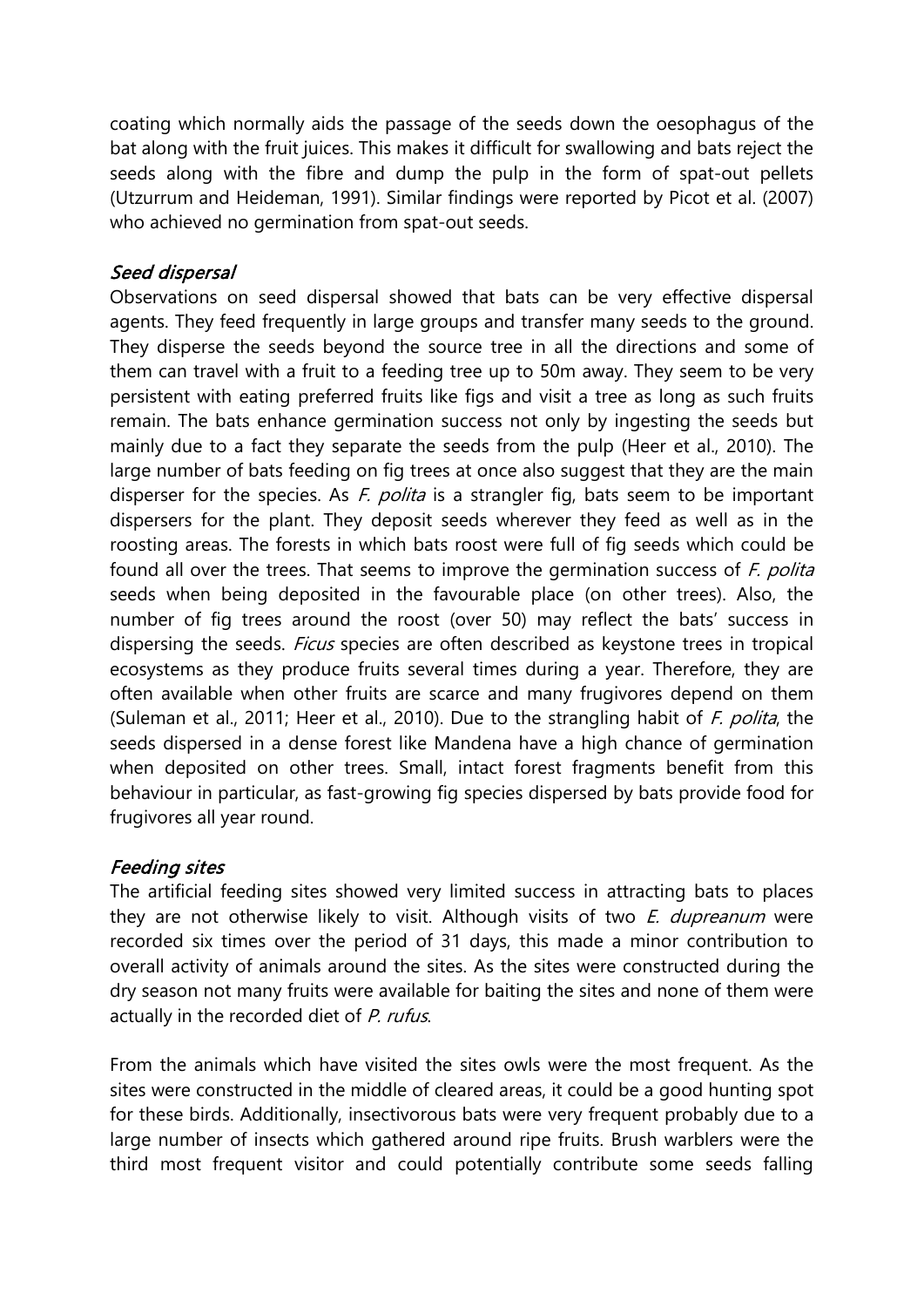around the site. The grey mouse lemur was seen eight times climbing up the artificial trees and feeding on fruits. The animal disperses small seeds and could contribute to the soil seed bank. A larger lemur (brown or bamboo lemur) was seen once which is unusual as these animals rarely go beyond forest edges.

# GPS tagging study

Although only one out of four GPS tags provided clear data, the results from this aspect of the study provided valuable insights into the bats' foraging behaviour. The bat spent most of the time flying around the roost among the fig trees which are widely available in the area. The remaining forest fragments around the roost seem to be very important for bats as it visited them every night. The bat was found roosting along the edges of those fragments in the early morning, often moving back to the colony on afternoon. The availability of food could be a reason for the bat to feed only within ca. 2km from the roosts. As P. rufus was seen to feed around Mandena which is ca. 20km from the nearest roost (at Amborabao) it is highly likely that bats do sometimes travel this distance during the night.

A short radio-tracking study conducted by Long and Racey (2007) in Berenty reserve, south-east Madagascar showed that P. rufus flew between 7 to 17km to the feeding ground. Therefore, the distance of 20km could be within a feeding range of bats at Amborabao. Several large fig trees were found in the Mandena forest however none of them in were fruit. It would be essential therefore to visit the trees while fruiting to check whether the bats feed on them.

#### **Conclusion**

In general bats seem to improve germination success of  $F$ . polita. The analysis showed that bat-processed seeds are likely to germinate faster and with higher rates. Although the study was limited to one species of seeds which was the only one found in the faecal samples, it provides valuable information about bat-plant interactions. It will be informative to repeat the experiment with different plant species which are likely to be in the diet of P. rufus. It would also be useful to include further measures of the success of the seedlings as bat-processed seeds appeared to be stronger and healthier.

Studies with artificial feeding sites showed no clear evidence that they may be a successful tool in forest restoration. Although they do attract a variety of animals which potentially could contribute to the soil seed bank, no evidence seed dispersal by these visiting animals was obtained.

The GPS tagging study showed that bats may be very important in maintaining the remaining forest fragments in the wider agricultural landscape of Madagascar. They seem to visit such fragments every night while foraging, thus dispersing the seeds and contributing to the maintenance of those small ecosystems. They are also good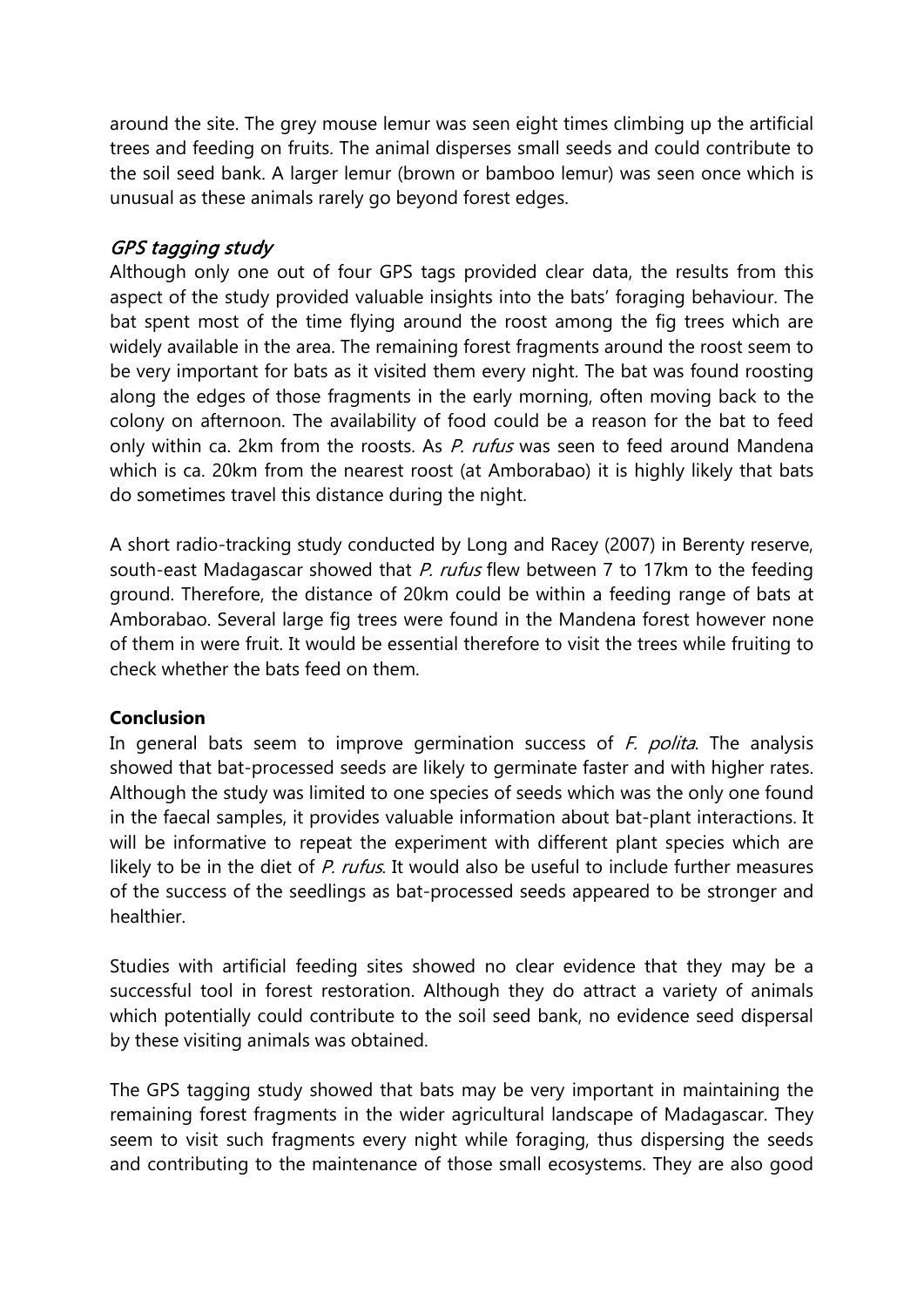dispersal agents, potentially flying long distances and dispersing seeds over a wide area. As *Ficus* species were the main food for bats during the study period (no other seeds found in faeces), the dispersal of their seeds even over a dense canopy is very likely to produce new fruiting trees important for a variety of frugivores. It would be valuable to continue the GPS study and collect more data about the foraging behaviour of the bats as they seem to travel along remaining forest fragments and have potential to cover great distances while searching for the food.

#### **Appendix**

Scientific names of the animals listed in Table 2:

| <b>Name</b>               | Scientific name                          |  |  |  |  |  |  |  |
|---------------------------|------------------------------------------|--|--|--|--|--|--|--|
| Owl                       | Otus rutilus or Tyto alba affinis        |  |  |  |  |  |  |  |
| Brush warble              | Nesillas lantzii                         |  |  |  |  |  |  |  |
| Falcon                    | Falco peregrinus radama or Falco newtoni |  |  |  |  |  |  |  |
| Madagascar Nightjar       | Caprimulgus madagascariensis             |  |  |  |  |  |  |  |
| Gray mouse lemur          | Microcebus murinus                       |  |  |  |  |  |  |  |
| Long tailed cormorant     | Phalacrocorax africanus                  |  |  |  |  |  |  |  |
| Collared nightjar         | Caprimulgus enarratus                    |  |  |  |  |  |  |  |
| Straw-coloured flying fox | Eidolon Dupreanum                        |  |  |  |  |  |  |  |
| Greater dwarf lemur       | Cheirogaleus majo                        |  |  |  |  |  |  |  |
| Ring-tailed mongoose      | Galidia elegans                          |  |  |  |  |  |  |  |
| Crested coua              | Coua cristata                            |  |  |  |  |  |  |  |
| Lemur                     | Eulemur fulvus or Hapalemur meridionalis |  |  |  |  |  |  |  |
| Cuckoo                    | Cuculus rochii                           |  |  |  |  |  |  |  |
| Red-billed teal-          | Anas erythrorhyncha                      |  |  |  |  |  |  |  |
| Rat                       | Family: Nesomyidae Subfamily: Nesomyinae |  |  |  |  |  |  |  |

#### **References**

Andriafidison, D., Andrianaivoarivelo, RA., Ramilijaona, OR., Razanahoera, MR., MacKinnon, J., Jenkins, RKB., and Racey, PA., 2006, Nectarivory by endemic Malagasy fruit bats during the dry season. Biotropica, **38**, 85–90

Arbonier, M., 2004, Trees, shrubs and lianas of west African dry zones. CIRAD, MARGRAF publisher. ISBN CIRAD 2-87614-579-0. pp. 409

Bollen, A. and Van Elsacker, L., 2002, Feeding ecology of Pteropus rufus (Pteropodidae) in the littoral forest of Sainte Luce, SE Madagascar. Acta Chiropterologica, **4**, 33–47

Corlett, RT. and Primack, RB., 2011, Tropical rain forest: an ecological and biogeographical comparison. Second edition, Wiley-Blackwell, Oxford. ISBN- 978-1-4443-3255-1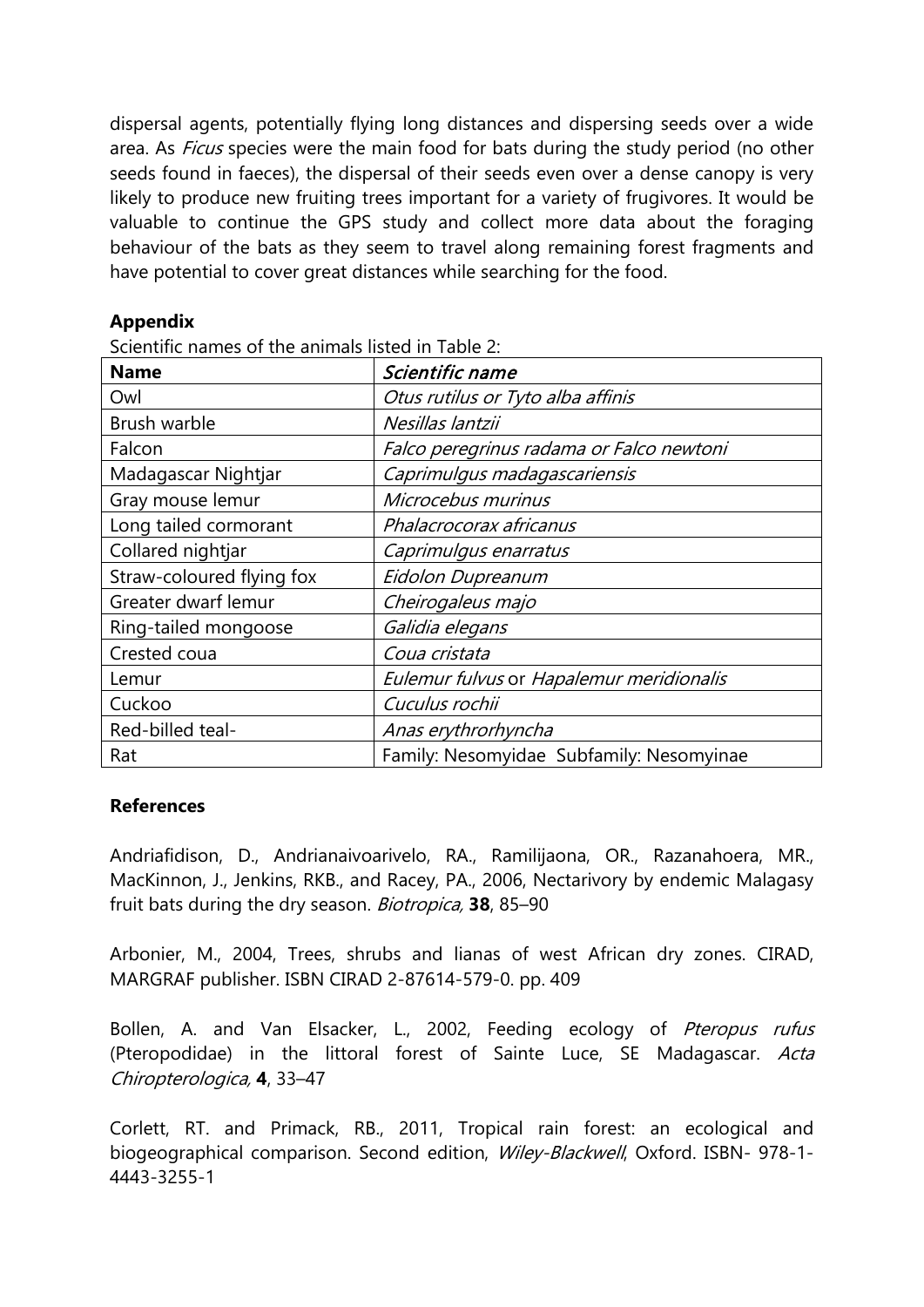Entwistle, AC. and Corp, N., 1997, The diet of Pteropus voeltzkowi, an endangered fruit bat endemic to Pemba Island, Tanzania. African Journal of Ecology., **35**, 351 360

Heer, K., Albrecht, L. and Kalko, EKV., 2010, Effects of ingestion by neotropical bats on germination parameters of native free-standing and strangler figs (*Ficus* sp., Moraceae). Oecologia **163**, 425-435

Izhaki, I., Korine, C. and Arad, Z., 1995, The effect of bat (Rousettus aegyptiacus) dispersal on seed germination in eastern Mediterranean habitats. Oecologia, **101**, 335-342

Jenkins, RKB., Andriafidison, D., Razafimanahaka, HJ., Rabearivelo, A., Razafindrakoto, N., Ratsimandresy, Z., Andrianandrasana, RH., Razafimahatratra, E. and Racey, PA., 2007, Not rare, but threatened: the endemic Madagascar flying fox Pteropus rufus in a fragmented landscape. Oryx, **41**, 263–271

Lobova, TA., Mori, SA., Blanchard, F., Peckham, H. and Charles-Dominique, P., 2003, Cecropia as a food resource for bats in French Guiana and the significance of fruit structure in seed dispersal and longevity. American Journal of Botany, **90**, 388-403

Long, E. and Racey, PA., 2007, An exotic plantation crop as a keystone resource for an endemic megachiropteran, Pteropus rufus, in Madagascar. Journal of Tropical Ecology, **23**,397–407

MacKinnon, JL., Hawkins, CE. and Racey, PA., 2003, Pteropodidae, Fruit bats, Fanihy, Angavo. In The Natural History of Madagascar. The University of Chicago Press, Chicago. ISBN- 0226303063, pp 1299-1303

McConkey, KR. and Drake, DR., 2007, Indirect evidence that flying foxes track food resources among islands in a pacific archipelago. Biotropica **39**, 436–440

Muscarella, R. and Fleming, TH., 2007, The role of frugivorous bats in tropical forest succession. Biological Reviews, **82**, 573-590

Picot, M., Jenkins, RKB., Ramilijaona, O., Racey, PA. and Carrie`re, SM., 2007, The feeding ecology of *Eidolon dupreanum* (Pteropodidae) in eastern Madagascar. African Journal of Ecology, **45**, 645–650

Raheriaisena, M., 2005, Regime alimentaire de Pteropus rufus (Chiroptera: Pteropodidae) dans le Region sub-aride dusud de Madagascar. La Terre et la vie: Revue d'Ecologie, **60**, 255–264